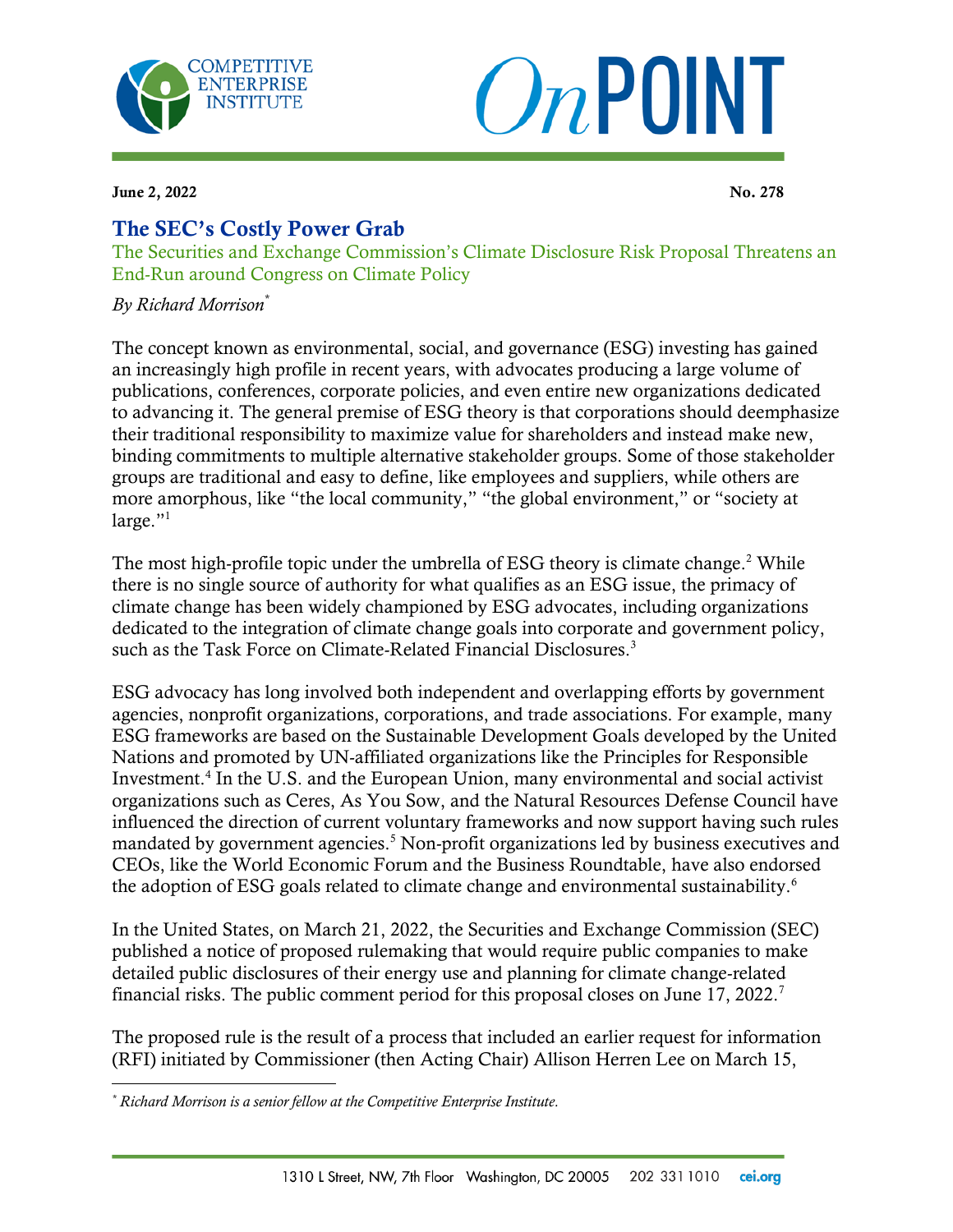2021.<sup>8</sup> The SEC received a large volume of submissions in response to that request and subsequently produced its current notice of proposed rulemaking on climate disclosure. Unfortunately, this proposal includes or endorses many of the deficiencies noted in many of the submitted comments. The current proposed rule would dramatically—and in unprecedented fashion—expand the SEC's regulatory authority and impose an extraordinary burden on American employers for little to no environmental benefit. The top five problems with the proposed rule are described below.

**1. The Commission Lacks the Statutory Authority to Enact This Rule**. The current proposal goes beyond the agency's legitimate powers and is a dramatic change to its standard operating procedure. The SEC's existing authority to require public companies to make disclosures of financially material information does not extend to environmental and social topics like climate change. Congress has acted multiple times since the SEC was created to give it additional authority to require disclosures on additional specific topics. It has done this because the SEC does *not* have plenary authority to make such additional demands on its own. Congress can act at any time to legislate further on climate change and on the financial system, but it has not done so in this case.<sup>9</sup>

Section 13(a) of the Securities Exchange Act of 1934 gives the SEC authority to prescribe rules that are "necessary or appropriate for the proper protection of investors and to insure fair dealing in the security," but does not mention advancing non-financial policy goals, as the agency is currently attempting to do with climate change. SEC Rule 10b-5 also stipulates a definition of "material," parallel to that formulated by the Supreme Court in *TSC Industries Inc. v. Northway Inc.* (1976): that materiality applies to information about which there is "a substantial likelihood that a reasonable investor would attach importance in determining whether to purchase the security registered."<sup>10</sup> Again, no mention of non-financial public policy goals as a basis for creating a new disclosure requirement.

Given how widely and frequently bills related to greenhouse gases, environmental quality, and energy use have been proposed and debated in Congress over the years, the SEC's lack of specific authority over climate is not an oversight. It is a conscious policy choice by the legislative branch of government. It is not the place of the SEC to overrule Congress, no matter how pressing the agency's commissioners believe the issue to be. Even someone who supports more corporate disclosure of climate-related data should acknowledge that the SEC currently lacks statutory authority to issue such a requirement.

**2. Requiring Subjective and Disparaging Disclosures Is Unconstitutional**. In addition to lacking statutory authority for issuing the current rule, the SEC also risks violating the First Amendment rights of regulated firms. The disclosures that the SEC is proposing would constitute compelled speech on the part of public companies.<sup>11</sup>

The federal government's authority to compel speech by corporations is generally limited to information that is "purely factual and uncontroversial."<sup>12</sup> That is clearly not the case with the proposed climate rule.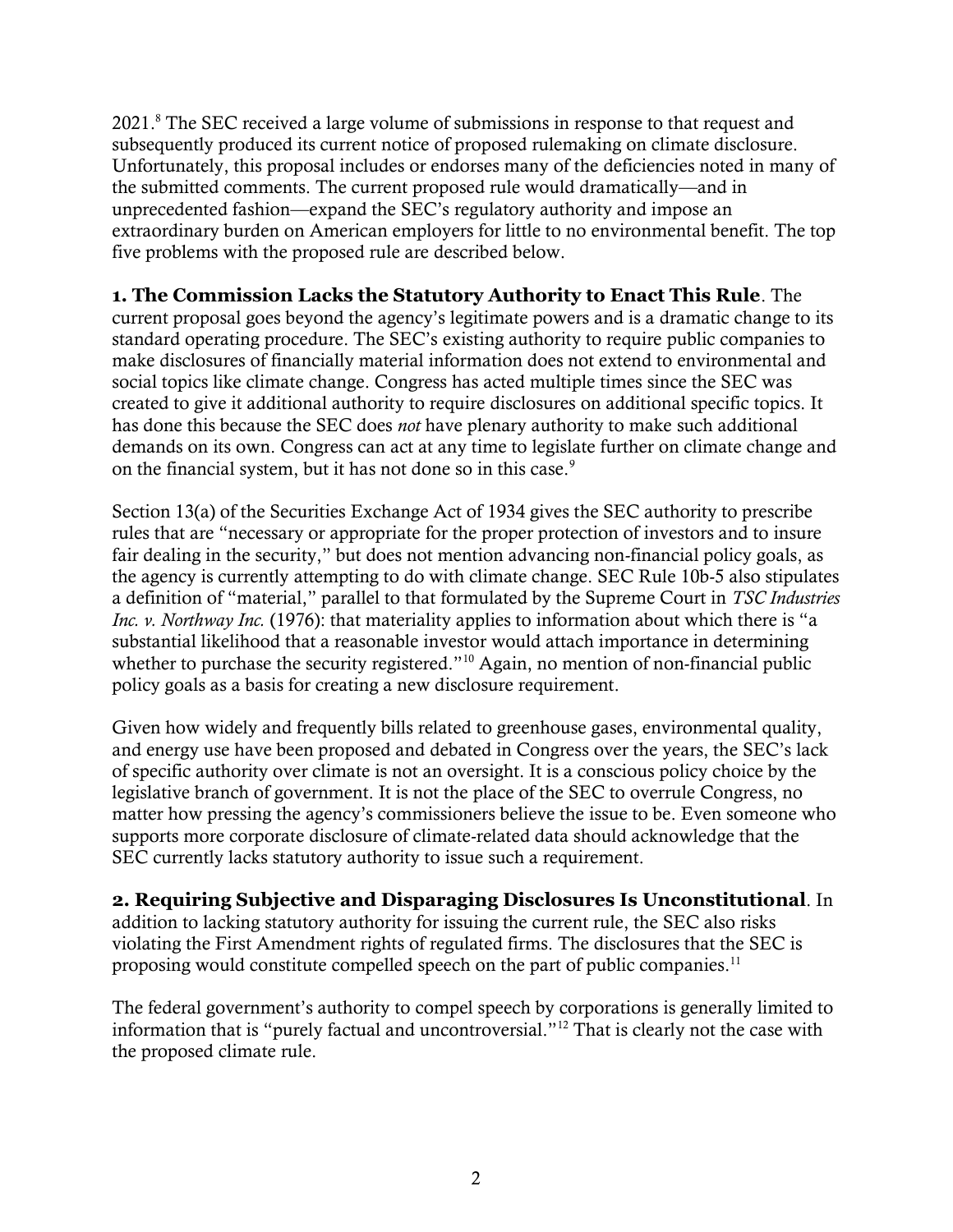Such a regulation is especially questionable when it would require a firm to make a statement about itself that is both subjective and disparaging. Since the entire point of requiring disclosure of climate-related information is to drive capital away from energyintensive firms, the disclosures themselves are inherently disparaging.

There is strong precedent for federal courts taking these First Amendment protections seriously. In *National Association of Manufacturers v. SEC* (2016), a federal appeals court invalidated the "conflict minerals" disclosure mandate in Section 1502 of the Dodd–Frank Wall Street Reform and Consumer Protection Act on compelled-speech grounds. The court held that requiring manufacturers to declare their products to be "conflict-free" specifically, regarding involvement in the Congolese civil war—carried ideological and moral implications that went beyond the agency's power to compel commercial speech.<sup>13</sup> The opinion read:

By compelling an issuer to confess blood on its hands, the statute interferes with that exercise of the freedom of speech under the First Amendment.<sup>14</sup>

Even when the ostensible rationale for regulation is sympathetic, the federal government does not have unlimited authority to compel public disclosure of information from corporations.<sup>15</sup>

## **3. The Proposed Disclosures Are Climate Policy Masquerading as**

**Materiality**. Companies subject to SEC regulation have long had to disclose financially material information about their structure, operations, and plans for the future. That information doesn't have to fall into any specific topic or category; anything that could affect the value of the firm's shares in the future can be considered material. In recognition of this, the SEC uses a "principles-based" approach to materiality, by which a company's management draws attention to the risks and opportunities that it considers most important to that particular company. This allows for, as the SEC's Walter Hinman described in a 2019 speech, a disclosure regime that "keeps pace with emerging issues ... without the need for the Commission to continuously add to or update the underlying disclosure rules as new issues arise."<sup>16</sup>

Unfortunately, the new proposal would go in the opposite direction. By introducing specific, prescriptive requirements rather than ones based on general materiality principles, the agency is trying to suggest that anything climate-related should be considered presumptively material. As SEC Commissioner Hester Peirce put it, the rule "tells corporate managers how *regulators*, doing the bidding of an array of non-investor stakeholders, expect them to run their companies."<sup>17</sup> [Emphasis in original]

Climate-related financial risk that is truly material, as some might well be, is already covered by existing SEC rules and guidance. What the agency is now proposing is to impose substantive environmental regulation thinly disguised as financial reporting. That does not protect investors. Instead, it picks legal, but politically disfavored, industries and targets them for destruction.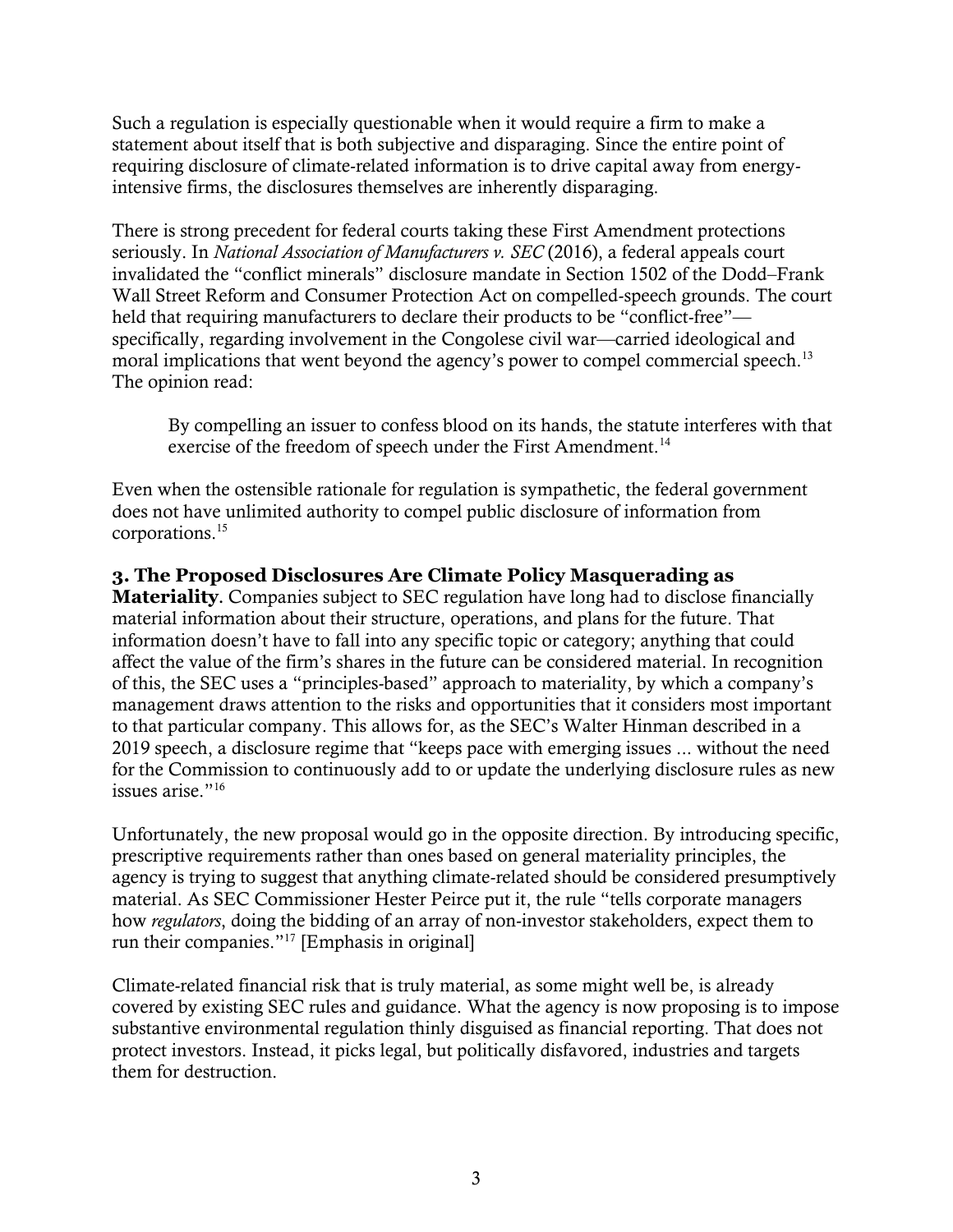**4. The Rule Does Not Pass Any Reasonable Cost-Benefit Test**. The SEC admits that the costs associated with complying with the proposed rule would be "significant," but tries to downplay the burden by pointing to the large volume of information that some companies already voluntarily disclose. That may count in the agency's favor in terms of relative costs incurred, but it also cuts against the agency's claims of benefits generated.

The SEC cannot credit the proposed rule for all of the climate-related information disclosed in the future by public firms. At best, the rule can only take credit for the additional increment of information that would have gone undisclosed in its absence. The agency acknowledges that voluntary climate disclosure is widespread and increasing, so future compliance costs can only be spread across the small additional benefit conveyed by the new rule. Given the trajectory of climate disclosure over the past few years, the difference between voluntary and mandatory disclosure will be far too small to justify the costs involved in the current proposal.

But even this stance—that companies that already disclose climate-related risks will only face a small burden—fundamentally misunderstands the incentive structure that firms would face under the rule going forward. The legal and reputational threat of being officially found non-compliant dramatically increases the amount of time, money, and professional expertise required, compared to voluntary disclosures. Even when it comes to specific quantitative requirements like measuring greenhouse gas emissions, the agency's proposal states, "we are unable to fully and accurately quantify these costs."<sup>18</sup> The fact that the SEC staff is forced to admit this after more than a year working on this proposal signals that they are not taking the rule's cost-benefit analysis seriously.

The agency also insists that firms report on their internal management processes, which suggests that climate policy should be developed and approved at the highest possible level—involving the input of senior executives—in order to be considered legitimate. This will also increase the costs of compliance and pull corporate managers away from their functional, product-focused roles within the company. Traditional accounting and audit assurance could also suffer as the personnel involved in those functions take their focus off of the firm's financials in order to comply with the SEC's new requirements for climaterelated topics.

The SEC's proposal also notes that companies will see additional indirect costs in terms of "heightened litigation risk and the potential disclosure of proprietary information."<sup>19</sup> That includes revealed trade secrets, disclosure of companies' most profitable customers and markets to competitors, and exposure of operating weakness to competing firms and labor unions.

The costs of complying with this rule—which will almost certainly run into billions of dollars per year—will be piled on top of the existing array of federal regulations with which firms must already comply. Managers of public companies already work under a staggering burden of federal and state requirements. That accumulated weight has significant economic effects on individual firms, particular industries, and the U.S. economy as a whole. Recent research by scholars affiliated with the Mercatus Center at George Mason University also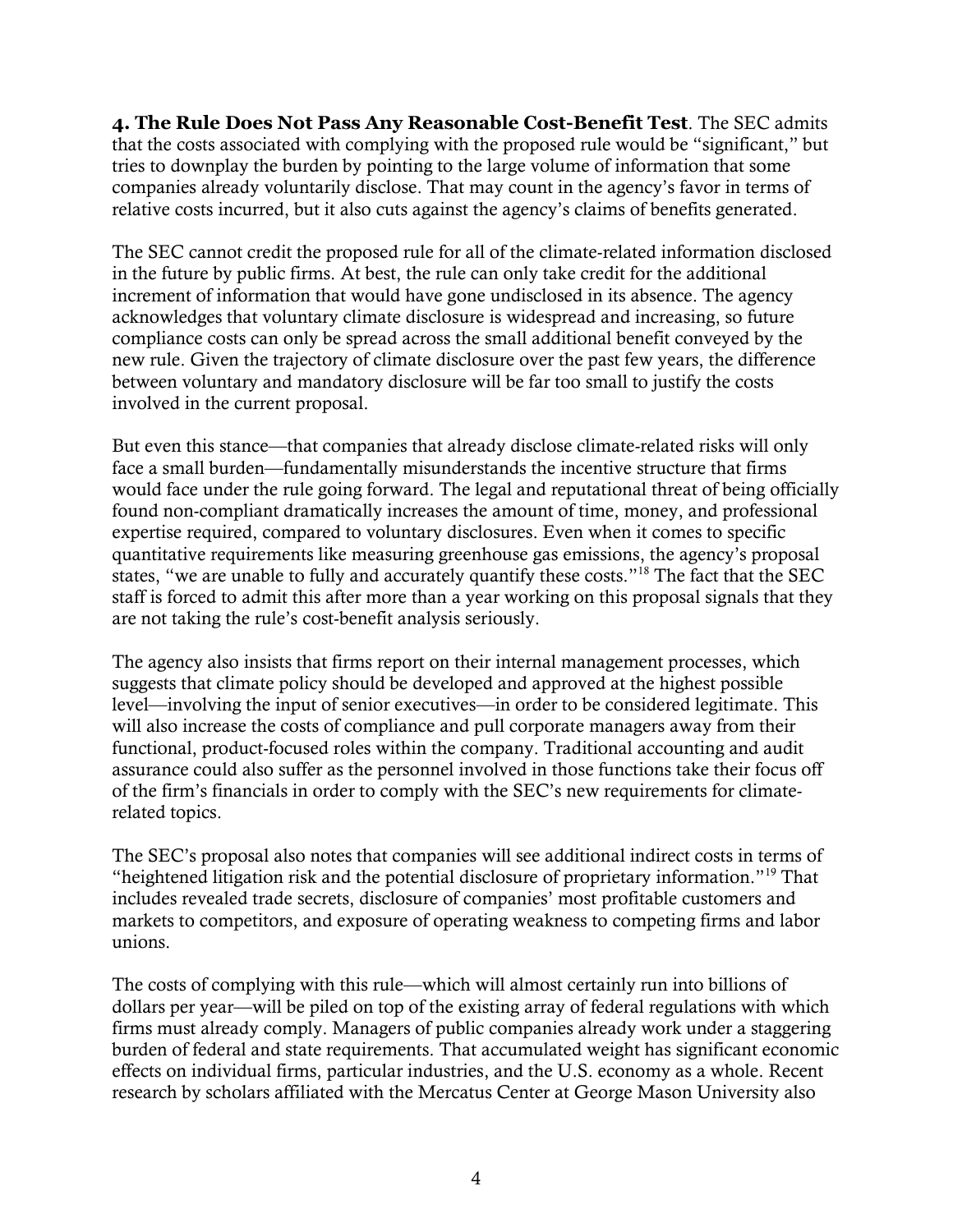suggests that regulatory growth within an industry disproportionately burdens small businesses relative to their larger competitors.<sup>20</sup>

The Competitive Enterprise Institute's Wayne Crews estimates that the current total cost burden of U.S. federal regulation comes to nearly \$2 trillion per year.<sup>21</sup> That accumulated burden also harms innovation, kills jobs, and slows economic growth, resulting in a smaller economy and lower investment returns.<sup>22</sup> The SEC's own estimates suggest that the overall cost of disclosure and compliance for public companies will rise from approximately \$3.8 billion per year to over \$10.2 billion—a more than 250 percent increase, based on this rule alone.<sup>23</sup> The agency has in no way demonstrated that the massive burden it is seeking to impose would generate equivalent benefits.

## **5. Estimates of Climate Change Risks, Both Physical and Political, Are**

**Wildly Exaggerated**. Advocates of climate risk disclosure often hype the physical dangers posed by climate change and the future financial liability that that physical risk might cause. In case after case, however, the underlying analyses rely on overheated climate models that dramatically overestimate future warming and thus its hypothetical downstream economic impacts.

For instance, a 2018 study by Ross McKitrick of the University of Guelph in Ontario and John Christy of the University of Alabama in Huntsville found that the most frequently used climate models predicted significantly more warming than scientists have observed in the actual temperature record. They conclude: "Comparing observed trends to those predicted by models over the past 60 years reveals a clear and significant tendency on the part of models to overstate warming."<sup>24</sup> Any economic forecasting based on such assumptions will therefore dramatically overstate the long-term downside risk from production and use of hydrocarbon energy.

One of the reasons for the overheated models is that they are based on inflated emission scenarios. Before scientists can estimate how much warming we will see in the future, they have to make assumptions about what volume of greenhouse gases will be emitted over the next several decades. As Roger Pielke, Jr. of the University of Colorado Boulder and Justin Ritchie of the University of British Columbia wrote in 2021, the emissions scenarios used by the United Nations Intergovernmental Panel on Climate Change (IPCC) are based on assumptions that are no longer realistic—and perhaps never were. For instance, the IPCC's most frequently relied upon scenario assumes that global per capita coal use will grow sixfold by 2100, despite most energy researchers agreeing that coal consumption has already peaked and will likely continue to decline. Major changes in the global energy mix, including a shift from coal to natural gas, have gone largely unrecognized by the emissions scenarios that are still being used by the U.N. and many climate modelers.<sup>25</sup>

In addition, those analyses also ignore the dramatic long-term decline in weather-related mortality during the past century. The total number of deaths from climate-related events such as wildfires, floods, hurricanes, and other natural disasters has decreased by approximately 99 percent over the past century, even as the Earth's population has increased by 400 percent. Statistician Bjorn Lomborg points out that misleading estimates of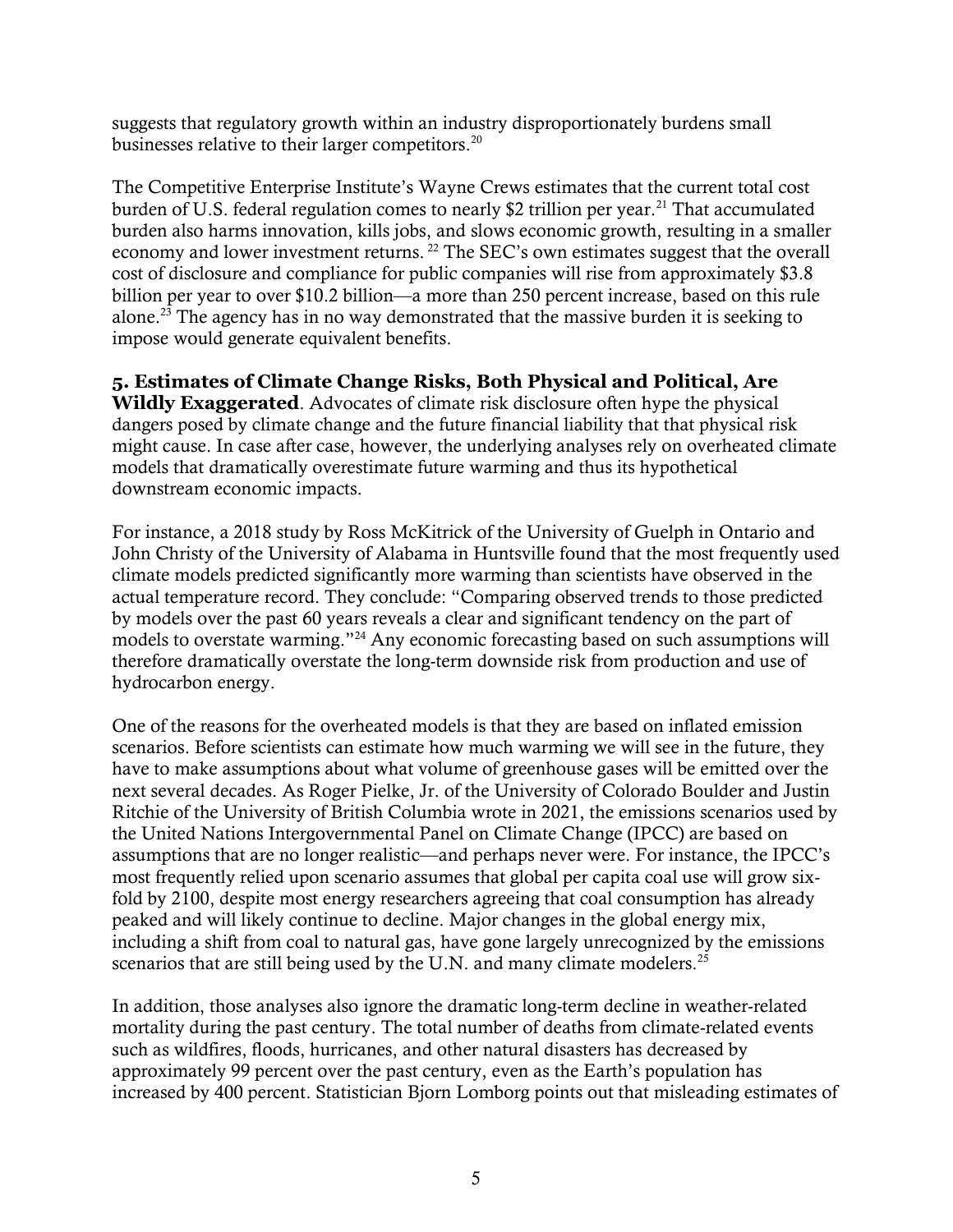increasing weather-related disasters are due in part to better global communications and record-keeping—that is, the same impacts, in many parts of the world, would have simply gone unrecorded in previous eras.<sup>26</sup> The next 100 years are far more likely to resemble this staggering increase in human well-being, made possible by economic growth and innovation, than the predictions of widespread doom advanced by climate alarmists.

This is also true of the relative economic impact of extreme weather events. Recent research by European researchers Giuseppe Formetta and Luc Feyen demonstrates "a clear decreasing trend in both human and economic vulnerability, with global average mortality and economic loss rates that have dropped by 6.5 times and nearly 5 times, respectively, from 1980-1989 to 2007-2016." Also, while there is still a significant gap between resilience to extreme weather in rich and poor countries, that gap is narrowing over time, creating "a convergence in vulnerability between higher and lower income countries."<sup>27</sup>

On a related note, the frequent suggestion that hurricanes and wildfires are becoming more expensive generally ignores changes in economic development, population growth, and residential construction trends. Such disasters have a bigger price tag today because there are more people and structures in harm's way—due to more residences being built on the coasts and in exurbs nearer to the urban-wildlife interface—not because their intensity or frequency is actually greater. $^{28}$ 

Disclosure activists also overestimate the costs of climate change by underestimating mankind's demonstrated capacity for adaptation. Predictions of higher future temperatures often come with extremely large estimates of future financial impact. But many such studies simply use linear extrapolations to calculate estimated future impacts, while assuming no efforts being made to adapt to those changing conditions. That is like assuming that sea level rise would cause mass drowning because people living in coastal areas would simply sit in place and let the water rise over their heads. As a 2018 Manhattan Institute study points out:

Many recent temperature-study-based estimates of climate-change cost overextend models constructed from small short-term effects and make untenable no-adaptation assumptions; the large harms that they forecast often represent aggregations of implausible local predictions. When results do account for adaptation and are presented in context, they point toward low and manageable climate-related costs.<sup>29</sup>

Moreover, as disclosure advocates exaggerate the certainty and magnitude of climate change risk, they also overestimate the prospects for dramatic policy change. Far from being inevitable, the chances of Congress enacting a carbon tax, a national cap-and-trade program, or a national "clean electricity standard" are extremely small. After the midterm elections in November 2022 and the start of the 118<sup>th</sup> Congress, they will likely be smaller still. If anything, the odds of such major legislation advancing today are slimmer than at almost any point since President Bill Clinton endorsed the Kyoto Protocol in 1997.<sup>30</sup>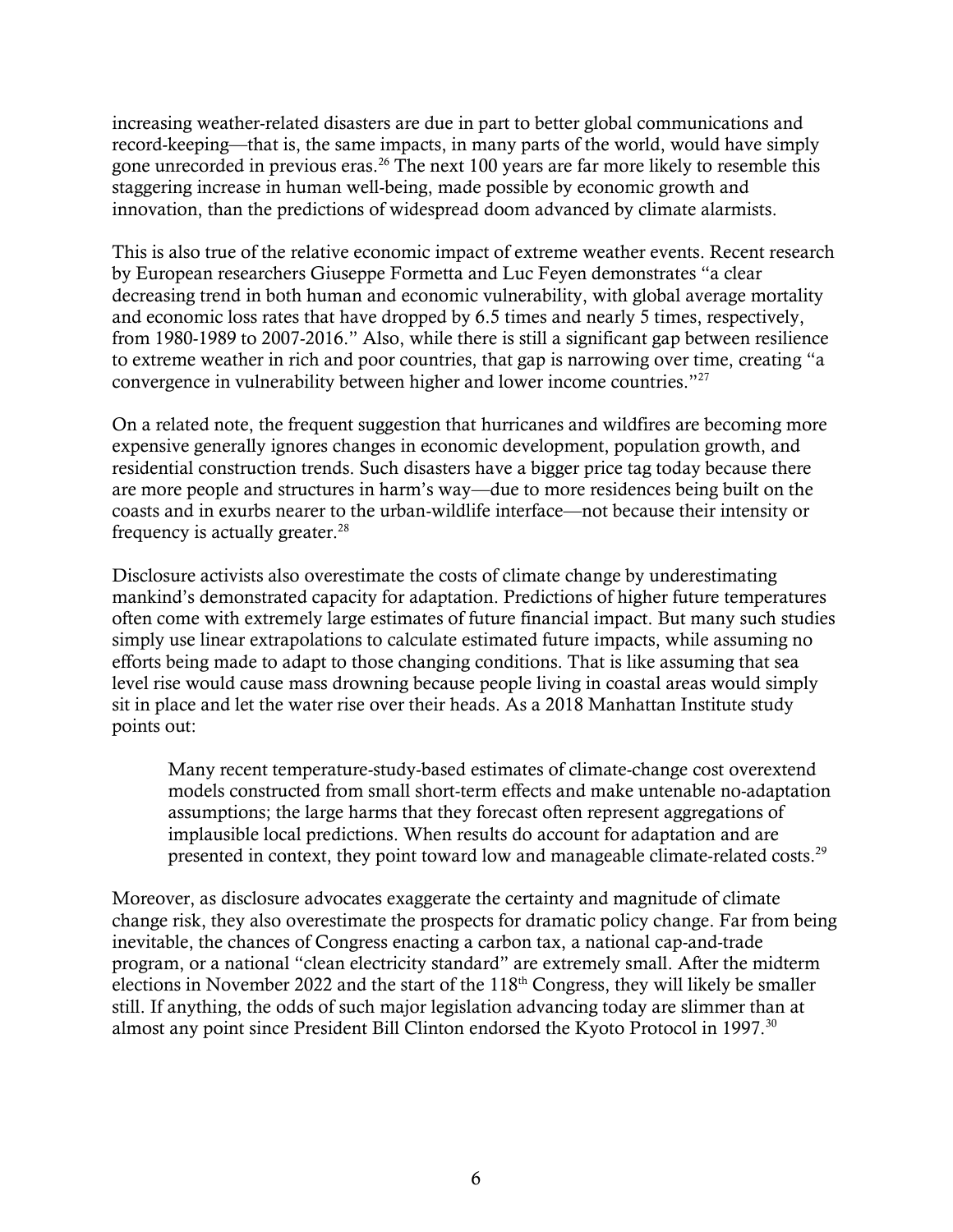**Comments Submitted by the Competitive Enterprise Institute**. In addition to the analysis of the SEC's notice of proposed rulemaking described above, similar problems were noted in two comment letters submitted by the Competitive Enterprise Institute in June 2021 in response to the agency's initial request for information. One letter, by Richard Morrison, focused on the finance and regulation issues involved.<sup>31</sup> The other, by Marlo Lewis, focused on the climate science and energy issues. Each was co-signed by several other free-market advocacy organizations.<sup>32</sup>

*Finance, Regulation, and Corporate Governance*. The first letter addressed regulatory burdens, information markets, and the limits of producing valuable data via threat of punishment, and included the following points.

The SEC does not have statutory jurisdiction to require climate-specific disclosure and it is inappropriate for a finance agency like the SEC to be making environmental policy. While the agency's mission must respond to changing market and finance industry conditions, it cannot be infinitely elastic. As the SEC acknowledges, many firms are already choosing to disclose climate-related data, which means that demand for such information and a market for disclosure already exist. Moreover, expanding the agency's jurisdiction into this new realm could open the floodgates for unbounded mission creep into other areas as well—and not just by the SEC, but by other agencies relying on the SEC's current expansion of its own authority as precedent.

A climate disclosure mandate would constitute an attempt to sneak climate policy that failed in Congress through the backdoor of the rulemaking process. Congress' past actions on this topic are key. The types of climate policy "progress" that the SEC is seeking to implement via rulemaking have repeatedly been rejected legislatively. From the nonratification of the Kyoto Protocol in 1997 to the Green New Deal's dim prospects on Capitol Hill, major climate change legislation has been rejected again and again by Congress. New rules being proposed by the SEC are likely to be climate change activism in a finance regulation wrapper, an attempted end-run around Congress rather than a serious effort to protect investors.

Scientific uncertainty and the extremely long time horizons involved make it impossible for firms to make useful projections about any individual corporation's climate impact. On a long enough timeline, all seemingly smart business decisions become falsified by unknowable variables. It is certainly possible that changes in global weather patterns over the next several decades might make certain investments less valuable in 2100 than they would otherwise have been, but that does not mean investors should steer capital away from such activities immediately. The break-even point for climate-sensitive investments might not be for 10, 20, or 50 years down the road.

Advocates of climate disclosure argue that it is validated by enthusiasm in the finance industry, but that enthusiasm is largely self-serving. Mandatory disclosure that would impose burdens on *all* public companies but deliver benefits to *some* investment and accounting firms will be popular with the latter, but that doesn't validate the policy as a whole. The SEC's job is not to shift costs away from ratings agencies and asset management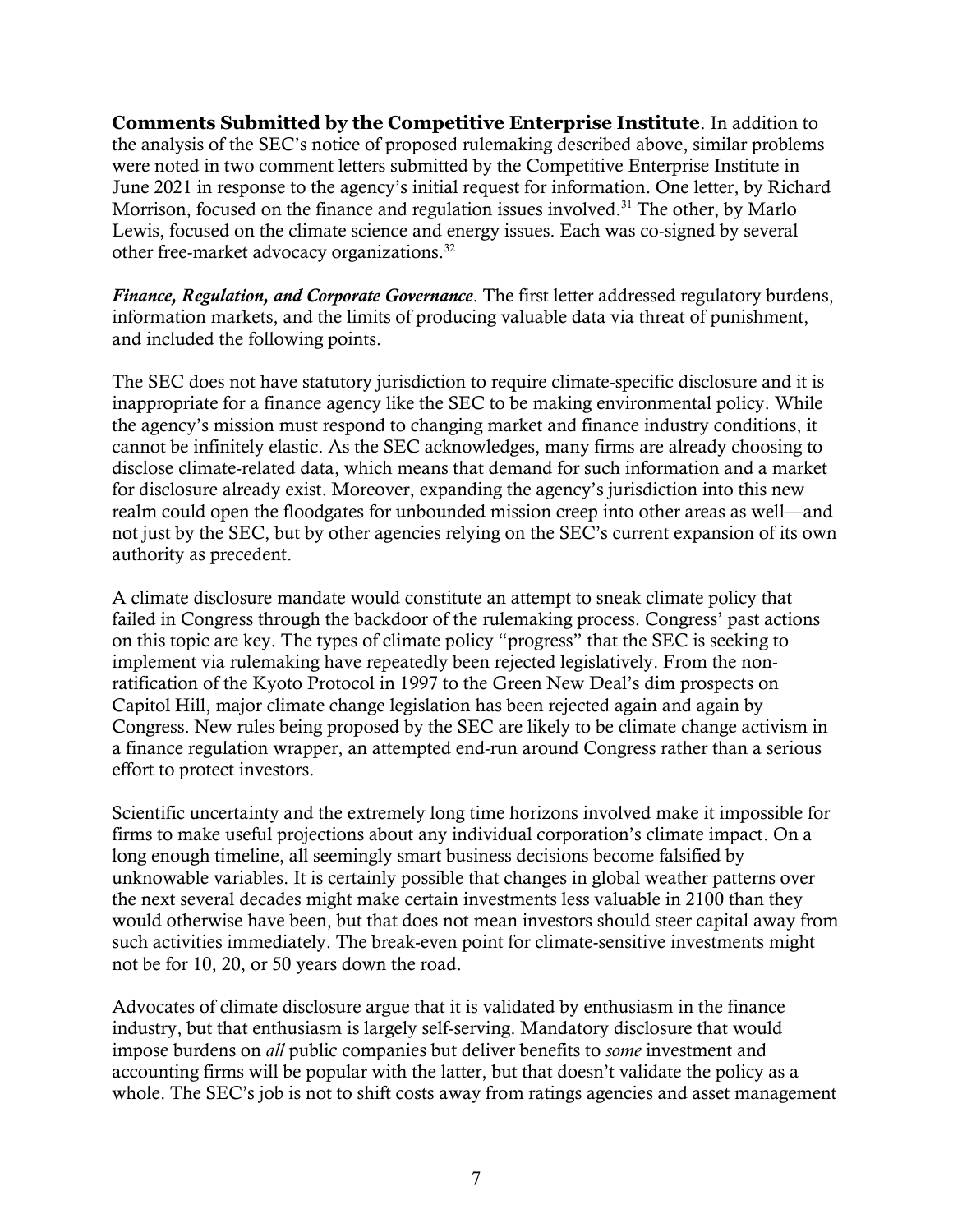analysts and onto individual firms just because the agencies and analysts in question would prefer such an outcome.

A regulatory mandate will result in the production of many new reports and filings, but that information will not likely be useful in decision-making. A spreadsheet with dozens of rows of figures may look impressively precise, but that apparent precision will not count for anything if the parties sharing it do not agree on the meaning of what is being measured. This illusory precision can help create a consistent data set, but will only distort decisionmaking and lead investors astray if it is accepted as the truth simply because of its apparent uniformity and thoroughness. Competitive Enterprise Institute founder Fred L. Smith, Jr. referred to this elevation of numbers above context and values as "SONKing"—the Scientification of Non-Knowledge.<sup>33</sup>

Mandating disclosure by corporations of subjective and disparaging information is also an unconstitutional violation of First Amendment protections. As noted, in *National Association of Manufacturers v. SEC*, a federal appeals court invalidated the conflict minerals disclosure requirement of the Dodd–Frank Wall Street Reform and Consumer Protection Act based on compelled speech grounds.<sup>34</sup> Any climate disclosure mandate that the SEC adopts will likely involve similar violations, especially since the disclosure of any information unpopular with climate activists will be inherently disparaging.

The letter also addressed additional topics in the RFI, including how to manage changes to the disclosure regime over time, the questionable advantages of global standards, the use of a "comply or explain" enforcement framework, and whether climate change concerns should be part of a broader ESG regulatory framework.

*Climate Science and Energy*. CEI's second letter responding to the SEC's March 2021 request for information, focusing on climate science and energy policy, featured the following arguments.

Climate risk assessments typically depend on multiple assumptions fraught with uncertainties. Speculative risk estimates are of little financial value to investors. Evaluating climate risk involves forecasting macroeconomic energy demand, guessing on the success of carbon regulation and future technologies, modeling the relationship between atmospheric gas concentrations and global temperatures, predicting how temperature rise will change the Earth's climate system, and calculating how those changes impact physical economic assets. The task is far beyond the skills of most investors and finance analysts, even with all of the data that would be available under optimal compliance expectations of the proposed rule.

Most climate-related risk assessments are based on models and assumptions biased toward the most extreme predictions. That taints many climate risk exposure analyses, even those with a granular, asset-specific focus. That bias toward extreme and unlikely climate scenarios naturally produces more alarming predictions of financial risk and misleads firms and investors as to what sort of mitigation policies might yield a positive cost-benefit outcome.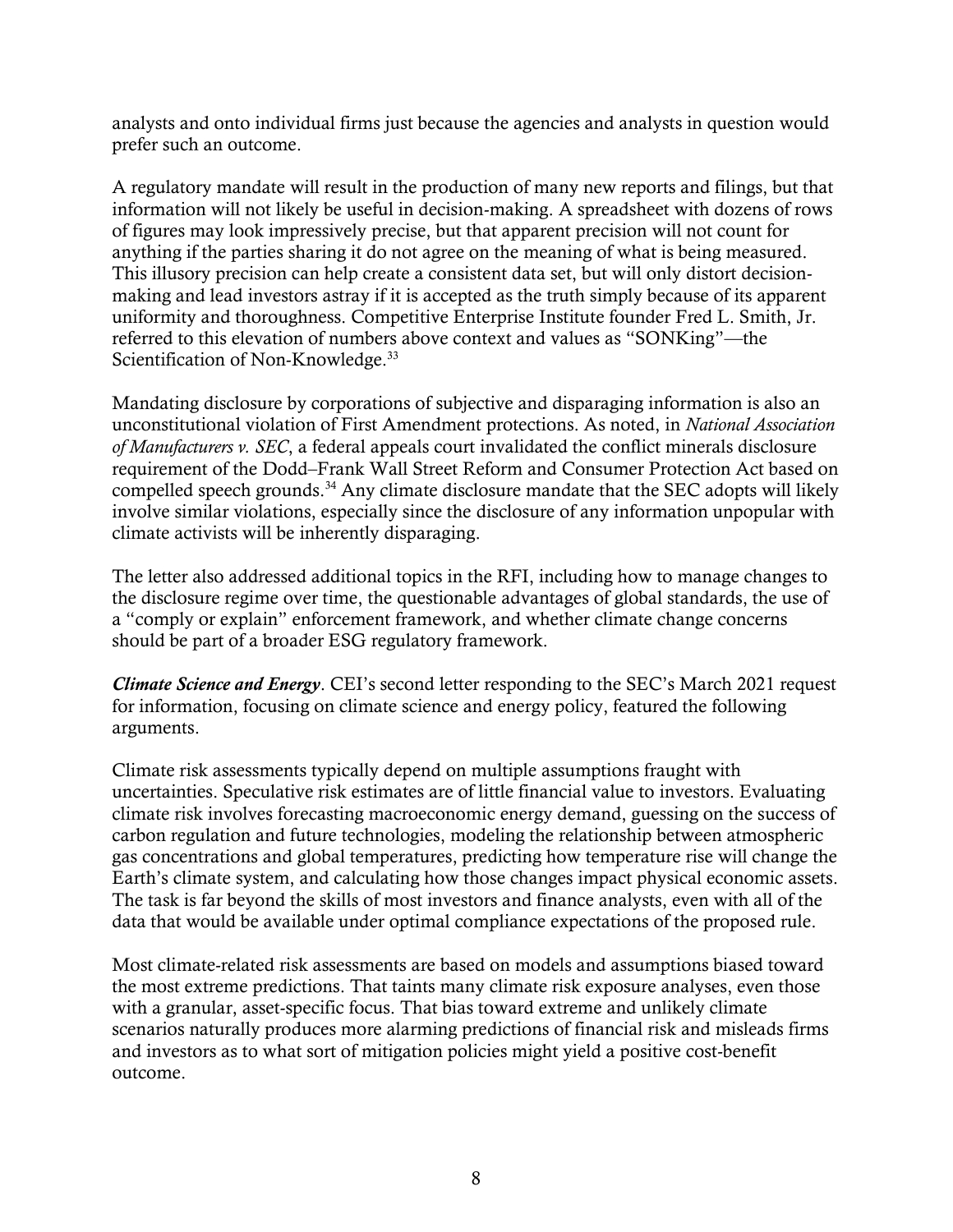Recent and predicted damage by extreme weather events is frequently misattributed to climate change and fails to account for changes in population, wealth, and development patterns. When we adjust the damages for historical weather events to today's population and level of development, the analysis changes completely. For example, there has been no trend in normalized U.S. hurricane damages since 1900. That result is consistent with meteorological data, which show no long-term trend in the frequency and strength of U.S. landfalling hurricanes. As a 2018 study published in the Bulletin of the American Meteorological Society notes: "While neither U.S. landfalling hurricane frequency nor intensity shows a significant trend since 1900, growth in coastal population and wealth have led to increasing hurricane-related damage along the U.S. coastline."<sup>35</sup>

The kind of climate risk analysis that the SEC would require presents unduly pessimistic "sustainability" predictions and radically underestimates society's capacity for adaptation. Deaths from climate-related threats have declined dramatically over the last century, and even in recent decades, the warmest in the instrumental record, mortality and economic loss data point to an increasingly sustainable civilization. For example, data from Munich Re and Aon, two companies that track natural disaster losses for the global reinsurance industry, indicate that the economic impact of weather-related losses declined from about 0.3 percent of global GDP in 1990 to about 0.25 percent in 2019.<sup>36</sup>

The SEC's ostensible goal of protecting shareholder value is directly at odds with the goals of climate activists, which is to throttle capital flows and business opportunities to disfavored firms and industries. The proponents of climate risk disclosure are not merely chroniclers of transition and liability risks, but market players actively engaged in magnifying those risks. Politically, the function of climate risk disclosure is to extract confessions from fossil fuel companies that their business models are unsustainable in a carbon-constrained world. Such confessions could decapitalize the companies, as investors and banks tend to shun businesses perceived to lack assets of durable value. This could cause millions of investors to experience severe financial losses based entirely on political expectations rather than on any actual physical risk.

The SEC's policy orientation emphasizes risks from climate change, but ignores the significant risks to consumers, shareholders, and the U.S. economy arising from poor climate policy. Abundant, reliable, and affordable energy is a valuable societal asset. Even the most efficient, least distortionary decarbonization policies begin to yield negative returns long before they get to a "net zero" target, causing massive job loss, reduced household incomes, reduced GDP, and massive increases in household electricity costs.<sup>37</sup>

Contrary to ESG advocates' claims that the SEC's interest in this issue is merely maintaining fair and orderly markets, the SEC's proposed actions are more likely to cause a dangerous malinvestment bubble in green energy firms and technologies, which will inevitably burst and leave investors worse off in the long run.

**Conclusion**. The Securities and Exchange Commission has decided to go in a radical and misguided new direction with its current proposed climate disclosure rule. This foray into environmental policymaking by proxy is outside the SEC's jurisdiction and competency.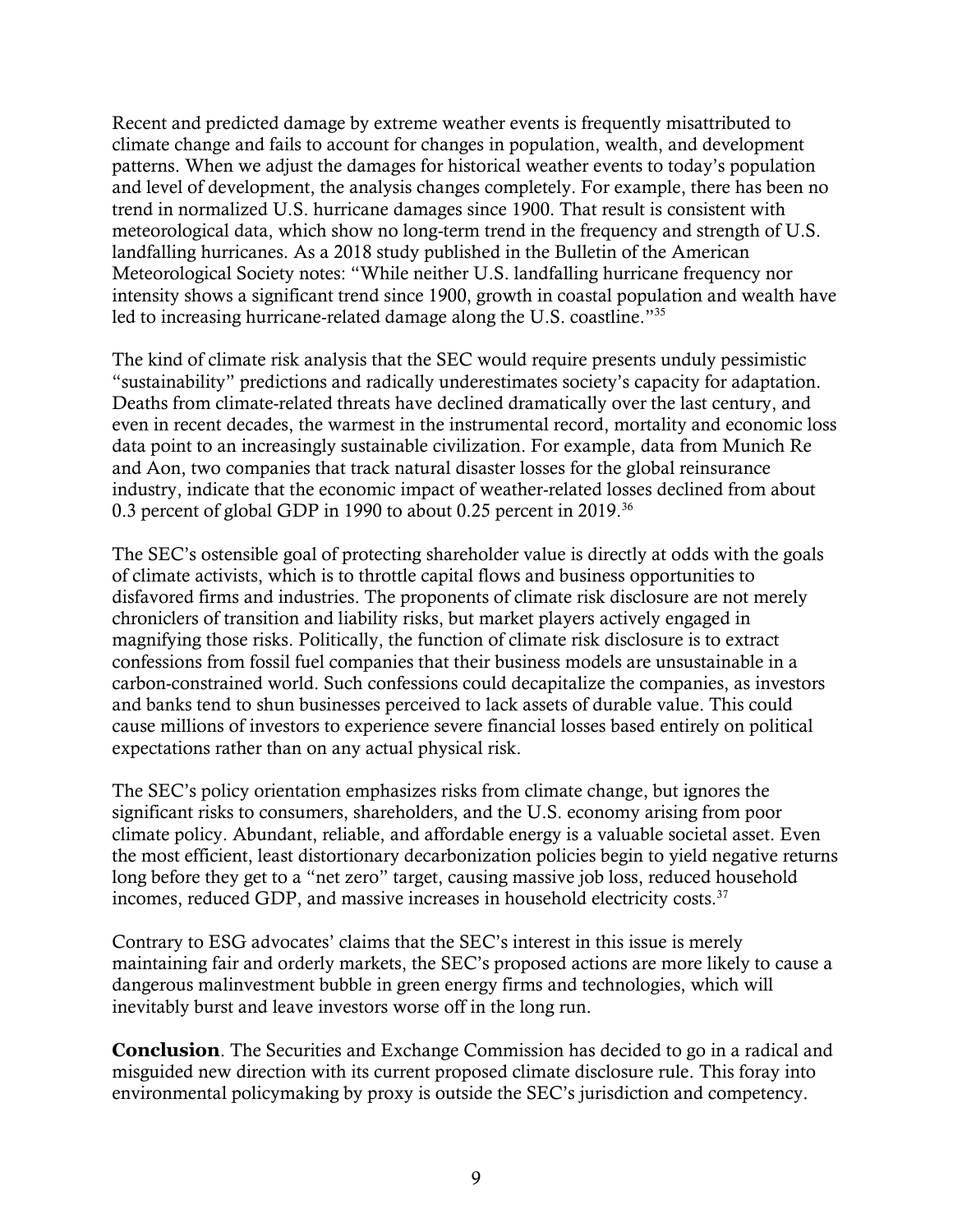Worse, it threatens to impose massive, widespread costs on U.S. public companies for the benefit of a small handful of the largest asset management, accounting, and consulting firms. The staggering volume of resulting bureaucratic busywork will cost billions of dollars and generate little useful information that could not have been produced by market forces and voluntary disclosure.

That would be bad enough. But the assumptions underlying the rule and the incentives it will create will actually accomplish the exact opposite of its goal—that is, it will result in capital allocation decisions that will increase risk and result in lower returns for investors. The SEC is attempting to take a level playing field for different firm types and energy sources and tilt it in a particular political direction, despite ample evidence that current climate models and emissions scenarios are overstating risk and understating resiliency.

The agency should abandon this rulemaking and restate its current position that climaterelated risks need only be disclosed by registrant firms if they meet the traditional definition of being financially material to investors.

## **Notes**

<sup>&</sup>lt;sup>1</sup> Richard Morrison, "Environmental, Social, and Governance Theory: Defusing a Major Threat to Shareholder Rights," *Profiles in Capitalism* No. 6, Competitive Enterprise Institute, May 2021, https://cei.org/studies/environmental-social-and-governance-theory/.  $\overline{\phantom{a}}$ 

<sup>&</sup>lt;sup>2</sup> "Climate change tops investors' ESG priorities as COP26 continues," Association of Investment Companies, November 3, 2021, [https://www.theaic.co.uk/aic/news/press-releases/climate-change-tops-investors-esg](https://www.theaic.co.uk/aic/news/press-releases/climate-change-tops-investors-esg-priorities-as-cop26-continues)[priorities-as-cop26-continues.](https://www.theaic.co.uk/aic/news/press-releases/climate-change-tops-investors-esg-priorities-as-cop26-continues)

 $3$  The Financial Stability Board, an international body of financial regulators, created the Task Force on Climate-related Financial Disclosures to develop recommendations on the types of climate-related information that companies should publicly disclose. Similar organizations mentioned by the SEC as being influential in ESG and climate-specific policy making include the Global Reporting Initiative, CDP (formerly the Carbon Disclosure Project), Climate Disclosure Standards Board, and the Value Reporting Foundation (formed through a merger of the Sustainability Accounting Standards Board and the International Integrated Reporting Council). Securities and Exchange Commission, "The Enhancement and Standardization of Climate-Related Disclosures for Investors," RIN 3235-AM87, pp. 28-29,

[https://www.sec.gov/rules/proposed/2022/33-11042.pdf.](https://www.sec.gov/rules/proposed/2022/33-11042.pdf)

<sup>4</sup> Principes for Responsible Investment, "Investing with SDG outcomes: a five-part framework," June 15, 2020[, https://www.unpri.org/download?ac=10795.](https://www.unpri.org/download?ac=10795)

<sup>5</sup> Frederic Louis, et al., "ESG: The EU's agenda for 2022 - What You Need to Know," Wilmer Hale, February 10, 2022, [https://www.wilmerhale.com/en/insights/client-alerts/02102022-esg-the-eu-agenda-for-2022-what](https://www.wilmerhale.com/en/insights/client-alerts/02102022-esg-the-eu-agenda-for-2022-what-you-need-to-know)[you-need-to-know.](https://www.wilmerhale.com/en/insights/client-alerts/02102022-esg-the-eu-agenda-for-2022-what-you-need-to-know)

<sup>&</sup>lt;sup>6</sup> "Addressing Climate Change: Principles and Policies," Business Roundtable, September 2020, [https://s3.amazonaws.com/brt.org/Business-](https://s3.amazonaws.com/brt.org/Business-RoundtableAddressingClimateChangeReport.September2020.pdf)

[RoundtableAddressingClimateChangeReport.September2020.pdf.](https://s3.amazonaws.com/brt.org/Business-RoundtableAddressingClimateChangeReport.September2020.pdf)

<sup>7</sup> Securities and Exchange Commission, "The Enhancement and Standardization of Climate-Related Disclosures for Investors."

<sup>8</sup> Allison Herren Lee, "Public Input Welcomed on Climate Change Disclosures," Securities and Exchange Commission, March 15, 2021, [https://www.sec.gov/news/public-statement/lee-climate-change-disclosures.](https://www.sec.gov/news/public-statement/lee-climate-change-disclosures)

<sup>9</sup> Andrew N. Vollmer, "The SEC Lacks Legal Authority to Adopt Climate-Change Disclosure Rules," Mercatus Center, April 12, 2022, [https://www.mercatus.org/publications/financial-regulation/sec-lacks](https://www.mercatus.org/publications/financial-regulation/sec-lacks-legal-authority-adopt-climate-change-disclosure-rules)[legal-authority-adopt-climate-change-disclosure-rules.](https://www.mercatus.org/publications/financial-regulation/sec-lacks-legal-authority-adopt-climate-change-disclosure-rules)

<sup>10</sup> Jonathan D. Brightbill and Jennifer Roualet, "Evaluating Challenges to SEC's ESG Disclosure Proposal," Winston & Strawn, LLP, August 25, 2021, [https://www.winston.com/en/winston-and-the-legal-](https://www.winston.com/en/winston-and-the-legal-environment/evaluating-challenges-to-secs-esg-disclosure-proposal.html)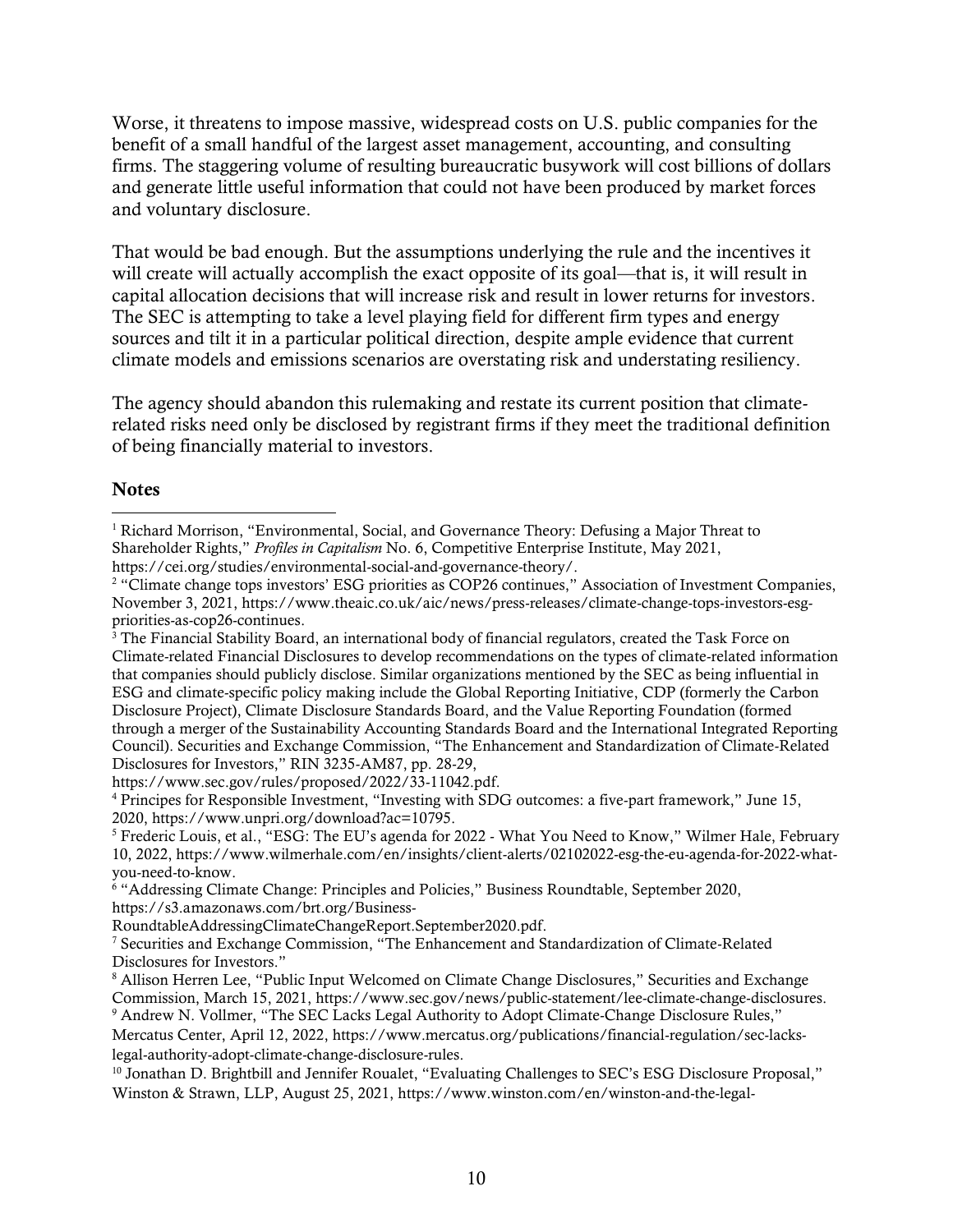[environment/evaluating-challenges-to-secs-esg-disclosure-proposal.html.](https://www.winston.com/en/winston-and-the-legal-environment/evaluating-challenges-to-secs-esg-disclosure-proposal.html) *TSC Industries Inc. v. Northway Inc*., 426 U.S. 438 (1976), https://supreme.justia.com/cases/federal/us/426/438/.

<sup>11</sup> John Berlau, "First Ever Constitutional Ruling against Dodd-Frank Voids Destructive 'Conflict Minerals' Section," *OpenMarket*, Competitive Enterprise Institute, April 14, 2014, [https://cei.org/blog/first-ever](https://cei.org/blog/first-ever-constitutional-ruling-against-dodd-frank-voids-destructive-conflict-minerals-section/)[constitutional-ruling-against-dodd-frank-voids-destructive-conflict-minerals-section/.](https://cei.org/blog/first-ever-constitutional-ruling-against-dodd-frank-voids-destructive-conflict-minerals-section/)

<sup>12</sup> "Compelled Speech: Overview," Legal Information Institute, Cornell Law School, accessed May 8, 2022, [https://www.law.cornell.edu/constitution-conan/amendment-1/compelled-speech-overview.](https://www.law.cornell.edu/constitution-conan/amendment-1/compelled-speech-overview)

<sup>13</sup> *National Association of Manufacturers v. SEC*, Case No. 13-5252, April 14, 2014,

[https://www.cadc.uscourts.gov/internet/opinions.nsf/D3B5DAF947A03F2785257CBA0053AEF8/\\$file/13-](https://www.cadc.uscourts.gov/internet/opinions.nsf/D3B5DAF947A03F2785257CBA0053AEF8/$file/13-5252-1488184.pdf) [5252-1488184.pdf.](https://www.cadc.uscourts.gov/internet/opinions.nsf/D3B5DAF947A03F2785257CBA0053AEF8/$file/13-5252-1488184.pdf)

<sup>14</sup> Ibid.

 $\overline{a}$ 

<sup>15</sup> "*National Association of Manufacturers v. SEC*: D.C. Circuit Limits Compelled Commercial Disclosures to Voluntary Advertising," *Harvard Law Review*, Vol. 129, No. 3 (January 11, 2016), pp. 819-826,

[https://harvardlawreview.org/2016/01/national-assn-of-manufacturers-v-sec.](https://harvardlawreview.org/2016/01/national-assn-of-manufacturers-v-sec)

<sup>16</sup> Walter Hinman, "Applying a Principles-Based Approach to Disclosing Complex, Uncertain and Evolving Risks," Securities and Exchange Commission, March 15, 2019,

[https://www.sec.gov/news/speech/hinman-applying-principles-based-approach-disclosure-031519.](https://www.sec.gov/news/speech/hinman-applying-principles-based-approach-disclosure-031519) <sup>17</sup> Hester Peirce, "We Are Not the Securities and Environment Commission—At Least Not Yet," Securities and Exchange Commission, March 21, 2022,

[https://www.sec.gov/news/statement/peirce-climate-disclosure-20220321.](https://www.sec.gov/news/statement/peirce-climate-disclosure-20220321)

<sup>18</sup> Securities and Exchange Commission, "The Enhancement and Standardization of Climate-Related Disclosures for Investors."

<sup>19</sup> Ibid., p. 371.

<sup>20</sup> Dustin Chambers, Patrick A. McLaughlin, and Tyler Richards, "Regulation, entrepreneurship, and firm size," *Journal of Regulatory Economics*, April 11, 2022[, https://doi.org/10.1007/s11149-022-09446-7.](https://doi.org/10.1007/s11149-022-09446-7)

<sup>21</sup> Wayne Crews, *Ten Thousand Commandments 2021: An Annual Snapshot of the Federal Regulatory State*, Competitive Enterprise Institute, June 2021,

[https://cei.org/studies/ten-thousand-commandments-2021/.](https://cei.org/studies/ten-thousand-commandments-2021/)

 $^{22}$  Patrick A. McLaughlin, Nita Ghei, and Michael Wilt, "Regulatory Accumulation and Its Costs: An Overview," *Policy Brief*, Mercatus Center, November 2018,

[https://www.mercatus.org/publications/regulation/regulatory-accumulation-and-its-costs.](https://www.mercatus.org/publications/regulation/regulatory-accumulation-and-its-costs)

<sup>23</sup> Securities and Exchange Commission, "The Enhancement and Standardization of Climate-Related Disclosures for Investors," p. 459-460.

<sup>24</sup> Ross McKitrick and John Christy, "A Test of the Tropical 200- to 300-hPa Warming Rate in Climate Models," *Earth and Space Science*, September 2018,

[https://agupubs.onlinelibrary.wiley.com/doi/full/10.1029/2018EA000401.](https://agupubs.onlinelibrary.wiley.com/doi/full/10.1029/2018EA000401)

<sup>25</sup> Roger Pielke and Justin Ritchie, "How Climate Scenarios Lost Touch With Reality," *Issues in Science and Technology*, Summer 2021[, https://issues.org/climate-change-scenarios-lost-touch-reality-pielke-ritchie/.](https://issues.org/climate-change-scenarios-lost-touch-reality-pielke-ritchie/)

<sup>26</sup> Bjorn Lomborg, "We're Safer From Climate Disasters Than Ever Before," *The Wall Street Journal*, November 3, 2021, [https://www.wsj.com/articles/climate-activists-disasters-fire-storms-deaths-change-cop26-](https://www.wsj.com/articles/climate-activists-disasters-fire-storms-deaths-change-cop26-glasgow-global-warming-11635973538)

[glasgow-global-warming-11635973538.](https://www.wsj.com/articles/climate-activists-disasters-fire-storms-deaths-change-cop26-glasgow-global-warming-11635973538)

<sup>27</sup> Giuseppe Formetta and Luc Feyen, "Empirical evidence of declining global vulnerability to climate-related hazards," *Global Environmental Change*, Vol. 57 (May 2019),

[https://www.researchgate.net/publication/333507964\\_Empirical\\_evidence\\_of\\_declining\\_global\\_vulnerability](https://www.researchgate.net/publication/333507964_Empirical_evidence_of_declining_global_vulnerability_to_climate-related_hazards) [\\_to\\_climate-related\\_hazards.](https://www.researchgate.net/publication/333507964_Empirical_evidence_of_declining_global_vulnerability_to_climate-related_hazards)

 $28$  Lomborg.

<sup>29</sup> Oren Cass, "Overheated: How Flawed Analyses Overestimate the Costs of Climate Change," Manhattan Institute, March 11, 2019, p. 17, [https://www.manhattan-institute.org/html/overheated-how-flawed](https://www.manhattan-institute.org/html/overheated-how-flawed-analyses-overestimate-costs-climate-change-10986.html)[analyses-overestimate-costs-climate-change-10986.html.](https://www.manhattan-institute.org/html/overheated-how-flawed-analyses-overestimate-costs-climate-change-10986.html)

<sup>30</sup> Marlo Lewis, "SEC Ignores the Easiest Way to Reduce Climate Policy Risks—Oppose the NetZero Agenda," *OpenMarket*, Competitive Enterprise Institute, April 12, 2022,

[https://cei.org/blog/sec-ignores-the-easiest-way-to-reduce-climate-policy-risks-oppose-the-netzero-agenda/.](https://cei.org/blog/sec-ignores-the-easiest-way-to-reduce-climate-policy-risks-oppose-the-netzero-agenda/)